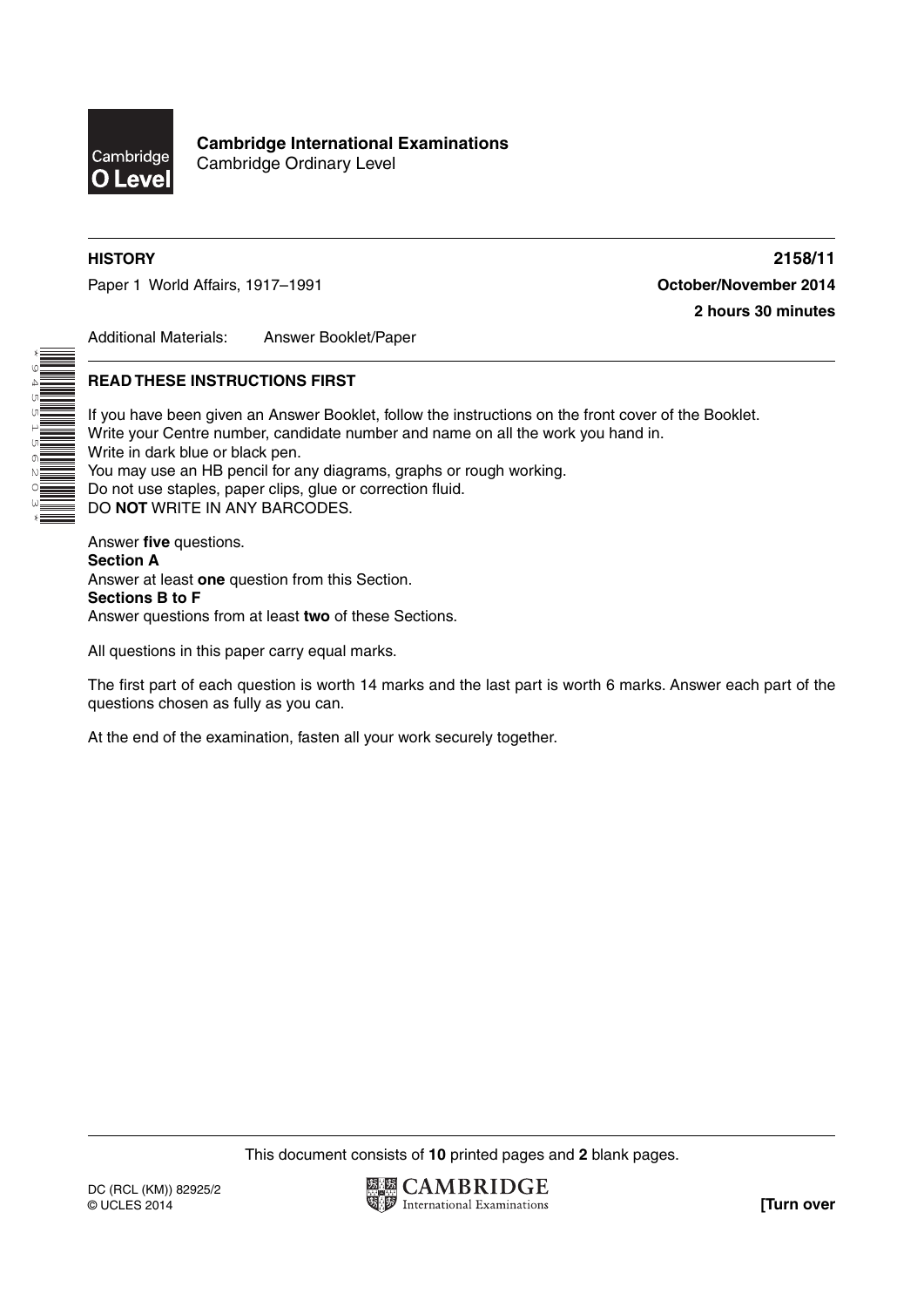### **International Relations and Developments**

- **1** Describe the terms of the Treaty of Versailles (1919) in respect of each of the following:
	- **(a)** Germany's African empire;
	- **(b)** Germany's armed forces;
	- **(c)** Germany's western frontiers.

Why was the Treaty of Versailles later criticised for its treatment of Germany in 1919?

**2** With reference to the 1920s, outline the work of the League of Nations in resolving international disputes.

How far is it true to say that the League of Nations was fatally damaged by events in the early and middle 1930s?

- **3** Describe how each of the following countries was affected by German foreign policy in the late 1930s:
	- **(a)** Austria;
	- **(b)** Czechoslovakia;
	- **(c)** Poland.

How do you account for the success of Germany in its moves against these three countries?

- **4** Describe each of the following in the early history of the Cold War:
	- **(a)** the Potsdam Conference (1945);
	- **(b)** the Berlin Blockade (1948–49);
	- **(c)** the fighting in Korea during 1950–51.

Why did relations between the United States and the Soviet Union continue to be tense throughout the 1950s?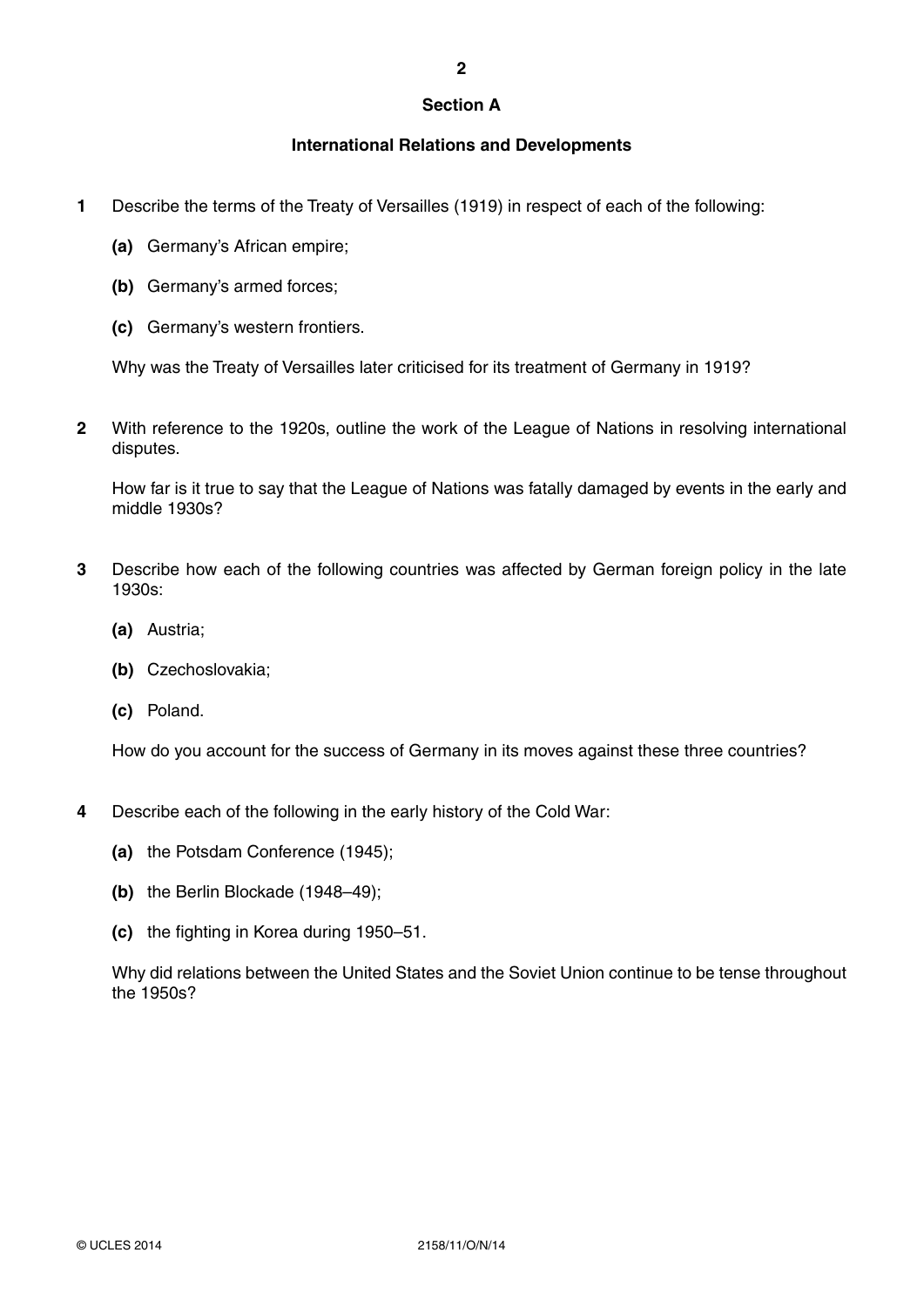- **5** Describe the part played by **three** of the following in the history of Indo-China during the years after the Second World War:
	- **(a)** Ho Chi Minh;
	- **(b)** President Kennedy;
	- **(c)** Henry Kissinger;
	- **(d)** Ngo Dinh Diem;
	- **(e)** General Westmoreland.

Why did France, and later the United States, become involved in the war in Vietnam?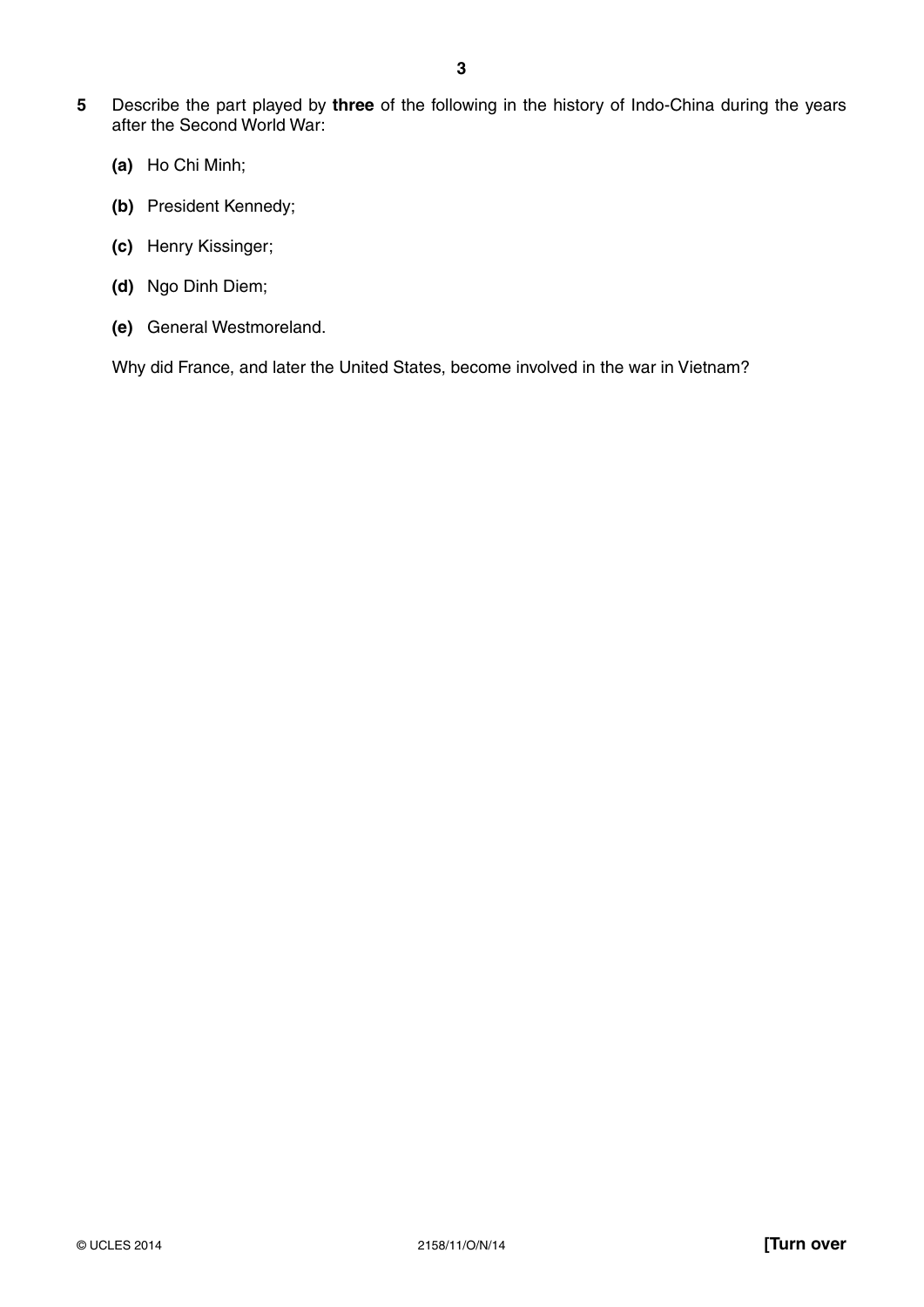#### **Section B**

#### **Western Europe**

- **6** Describe the part played by **three** of the following in the history of Italy:
	- **(a)** the March on Rome (1922);
	- **(b)** the murder of Matteotti (1924);
	- **(c)** the Lateran Pacts (1929);
	- **(d)** the Corporate State;
	- **(e)** the 'dopolavoro' ('after-work') organisation.

How strong was Fascist control of Italy during the 1920s and 1930s?

**7** Describe the ways in which the power of the Nazi Party increased in Germany during the course of the 1930s.

How do you account for the absence of an effective opposition to the Nazi Party within Germany during these years?

**8** Outline the military events in Western Europe in the years 1944**–**45 that led to Germany's defeat in the Second World War.

How important were resistance movements in Western Europe in contributing to that defeat?

- **9 Either (a)** Describe **three** of the following features in the history of Britain during the 1920s and 1930s:
	- **(i)** the formation of the first Labour government (1924);
	- **(ii)** the General Strike (1926);
	- **(iii)** the economic crisis of 1931;
	- **(iv)** the hunger marches of the 1930s;
	- **(v)** the development of housing in the 1930s.

How do you explain the general dominance of the Conservative Party in government during these years?

**Or** (b) Give an account of the main domestic policies of the Labour governments during the years 1945–51.

> How do you explain the failure of the Labour Party to win the general elections of 1955 and 1959?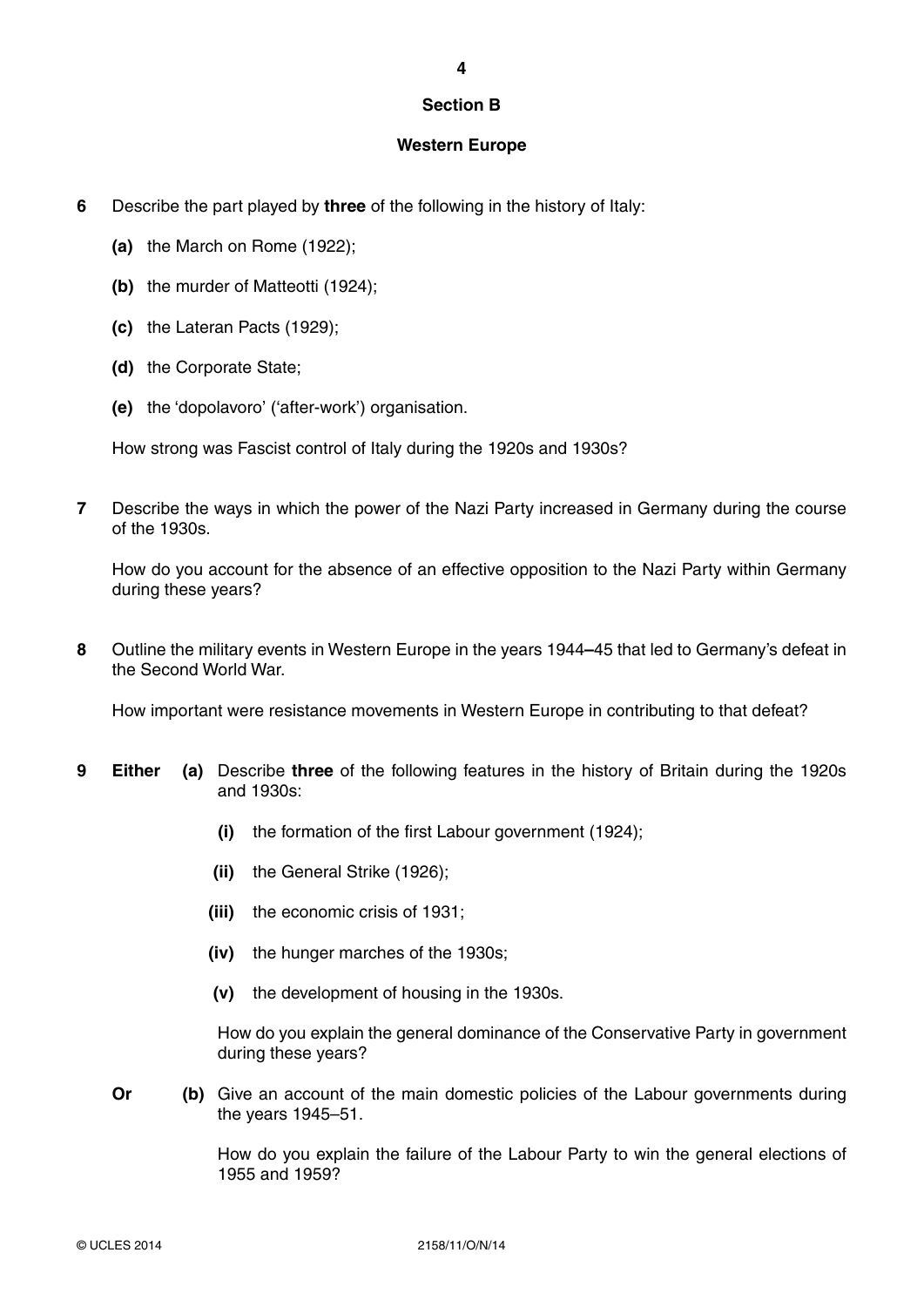**10** Describe the main features of the constitution of the Federal Republic of Germany (West Germany) at the time of its creation in 1949 and outline the domestic history of the Federal Republic during the 1950s and 1960s.

How do you explain the success of the West German economy during these years?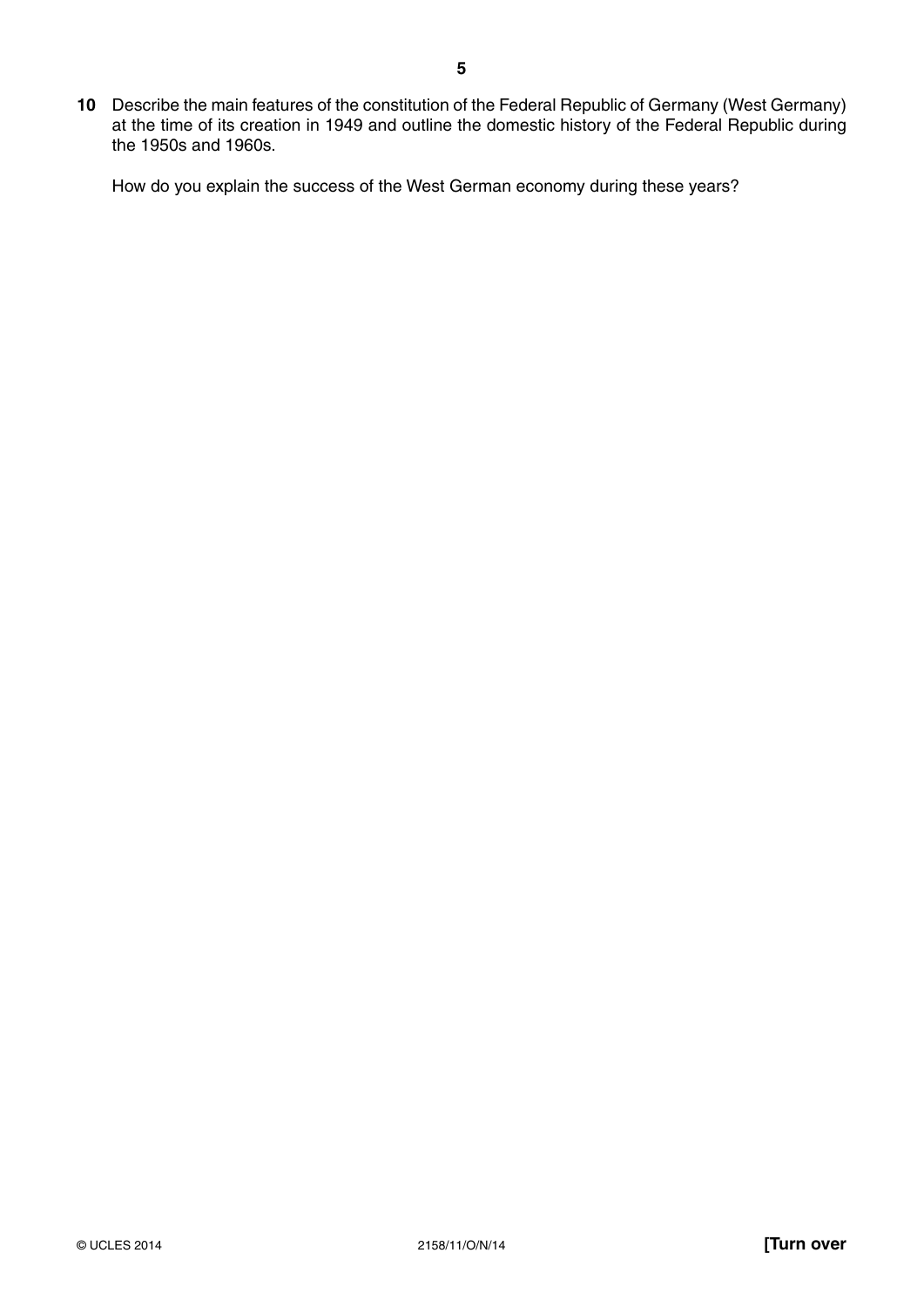### **Section C**

#### **The Americas**

**11** Write an account of the domestic history of the United States during the 1920s.

How do you explain the outcome of the presidential election in 1932?

- **12** Describe the part played by each of the following in Roosevelt's New Deal of the 1930s:
	- **(a)** the Emergency Banking Act (1933);
	- **(b)** the Civilian Conservation Corps;
	- **(c)** the Works Progress Administration;
	- **(d)** the Wagner Act (1935).

Why was the Republican Party unable to defeat Roosevelt in presidential elections?

**13** Describe the steps taken by Lyndon Johnson as President of the United States (1963–69) to create a 'Great Society' within the United States.

Why did he not seek re-election as president in 1968?

**14 Either (a)** Outline the main features of Fidel Castro's domestic and foreign policies from 1959 to 1991.

How do you explain the lack of opposition to Castro's rule during these years?

**Or** (b) Describe the circumstances that brought Salvador Allende to power in Chile in 1970 and the main features of his rule during the following three years.

> How far does General Pinochet, who succeeded him, deserve his reputation as a dictatorial ruler of Chile?

- **15** Describe **three** of the following in the history of the United States:
	- **(a)** 'Apollo' missions into space in the late 1960s and the 1970s;
	- **(b)** the Kent State University shootings (1970);
	- **(c)** CREEP (Committee to Re-elect the President);
	- **(d)** Nixon's visit to China (1972);
	- **(e)** the resignation of President Nixon (1974).

In what ways and for what reasons did Jimmy Carter promise a different style of leadership in his presidential campaign of 1976?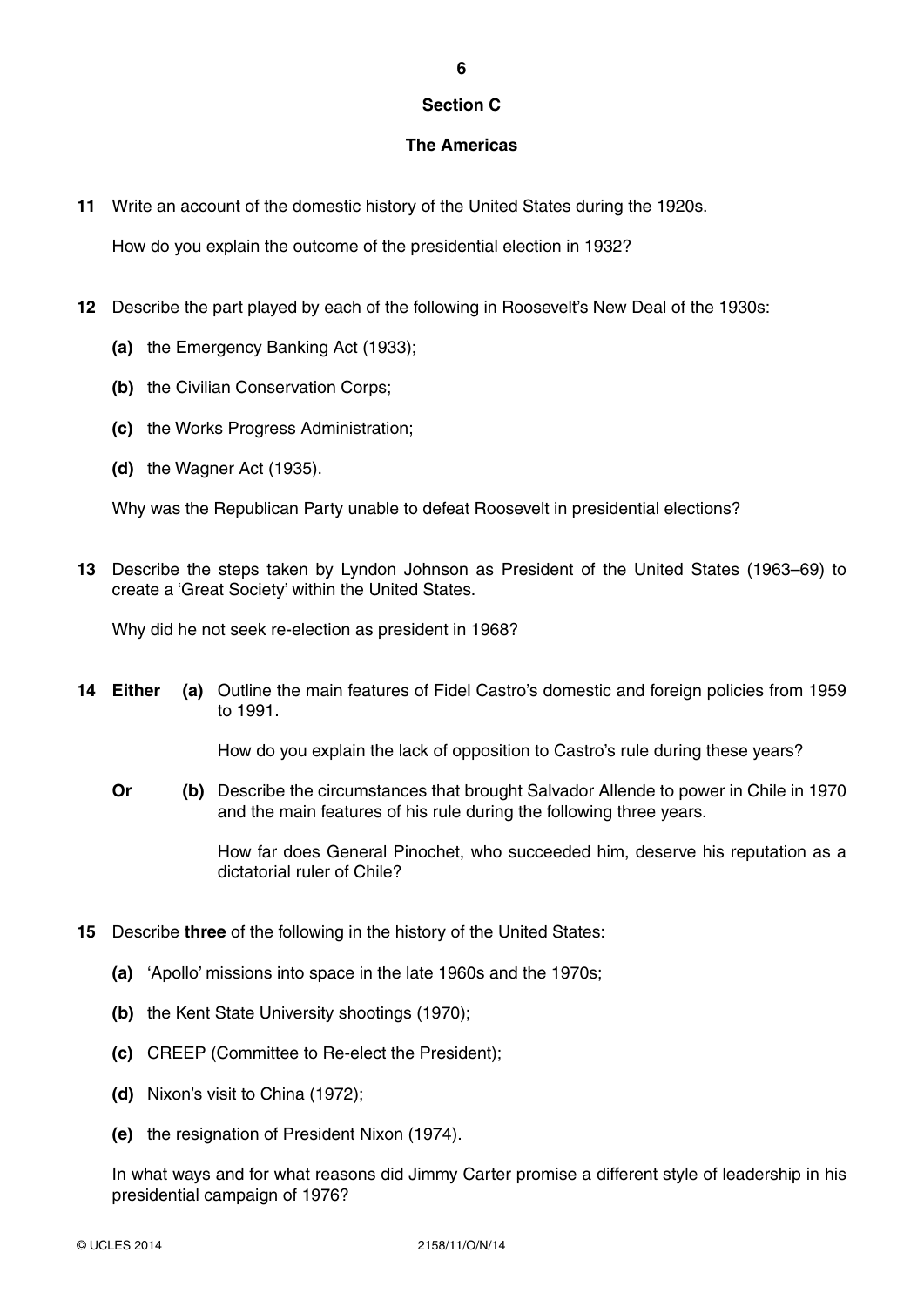#### **Section D**

#### **The Soviet Union and Eastern Europe**

**16** Write an account of the history of Russia during the course of the year 1917.

Why, over the course of the following four years, were the Bolsheviks able to maintain the control they had earlier achieved?

- **17** Describe **three** of the following features of life in the Soviet Union during the 1930s:
	- **(a)** show trials;
	- **(b)** the NKVD;
	- **(c)** the kulaks;
	- **(d)** Gosplan;
	- **(e)** Stakhanovites.

How was Stalin able to develop such strong control of the Soviet Union during these years?

**18** Describe the main features of the fighting that took place within the Soviet Union and Eastern Europe during the years 1941–45.

How far was the eventual Soviet success by 1945 the result of Soviet strengths and how far the result of German weaknesses?

**19** Describe Yugoslavia's relations with the Soviet Union and other East European countries during the years 1945–80.

How do you explain the collapse of communism in Eastern Europe in the late 1980s?

- **20** Outline the main features of the domestic policies pursued by **two** of the following as leaders of the Soviet Union:
	- **(a)** Khrushchev (1956–64);
	- **(b)** Brezhnev (1964–82);
	- **(c)** Gorbachev (1985–91).

How far was the fall from power of Gorbachev in 1991 caused by his domestic policies and how far by his foreign policies?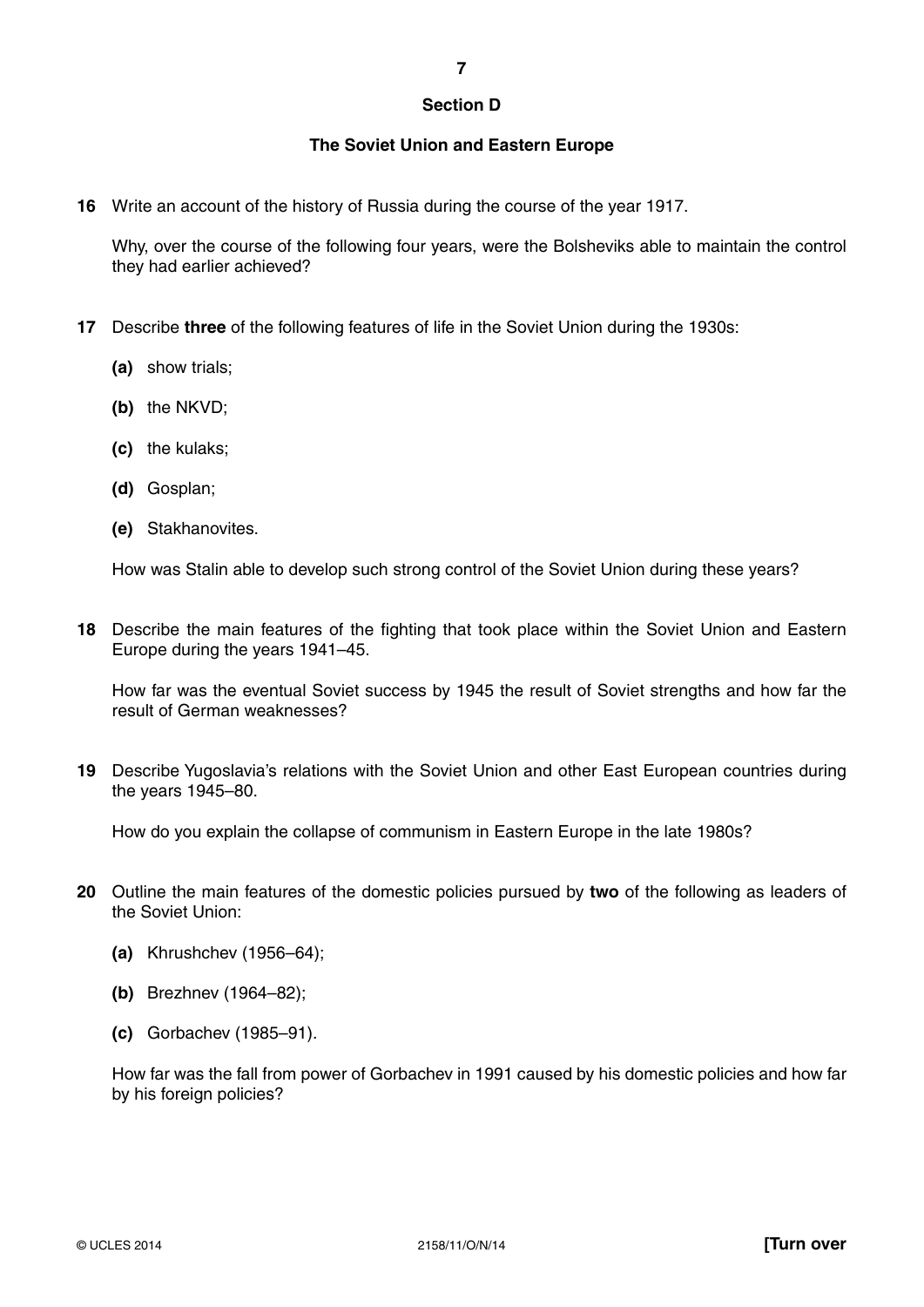#### **Section E**

#### **Africa and the Middle East**

**21** Outline the main events in the history of the British Mandate of Palestine during the years 1920–48.

Why was the creation of the state of Israel in 1948 followed immediately by war?

- **22** Outline the main features of each of the following:
	- **(a)** the 1973 Yom Kippur War;
	- **(b)** the 1978 Israeli-Egyptian peace talks;
	- **(c)** the 1982 Israeli invasion of Lebanon.

Why was genuine peace between Israel and its Arab neighbours still uncertain in the 1980s?

- **23** With reference to the former British colony of Kenya, describe:
	- **(a)** the disturbances that took place there during the 1950s;
	- **(b)** the moves towards independence and the early years of independence in the 1960s.

To what extent was Kenya's later development, up to 1991, marred by the effects of tribalism?

- **24** Write an account of the part played by **two** of the following leaders in the struggle for the independence of their country:
	- **(a)** Bourguiba in Tunisia;
	- **(b)** Nkrumah in Ghana;
	- **(c)** Obote in Uganda.

To what extent has the history of the two countries you have chosen been a troubled one since independence?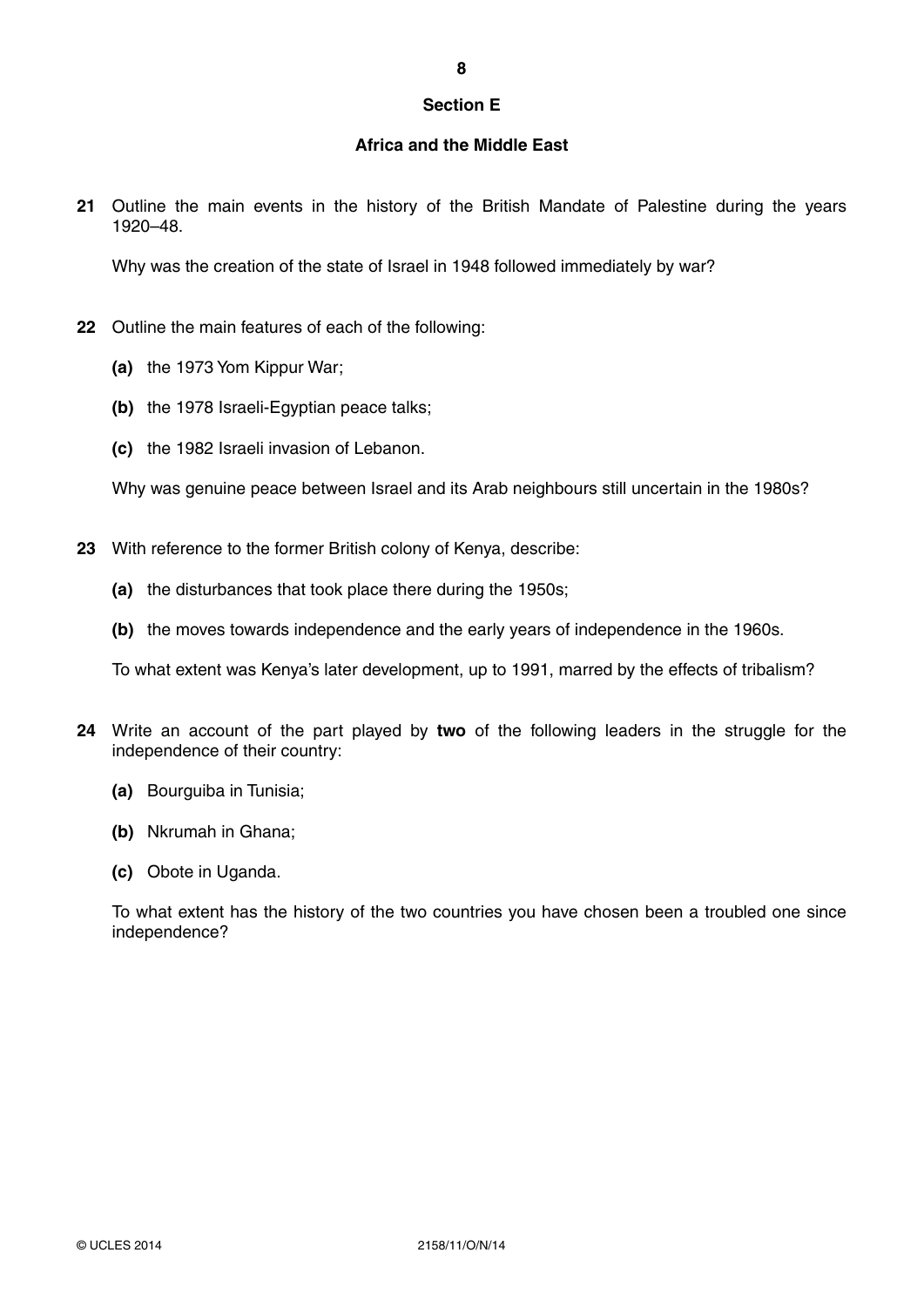- **25** Describe **three** of the following features in the history of South Africa (to 1991):
	- **(a)** the 1948 general election;
	- **(b)** the African National Congress;
	- **(c)** bantustans (homelands);
	- **(d)** UN sanctions;
	- **(e)** disturbances in Soweto (1976–77).

Why had apartheid collapsed by the late 1980s?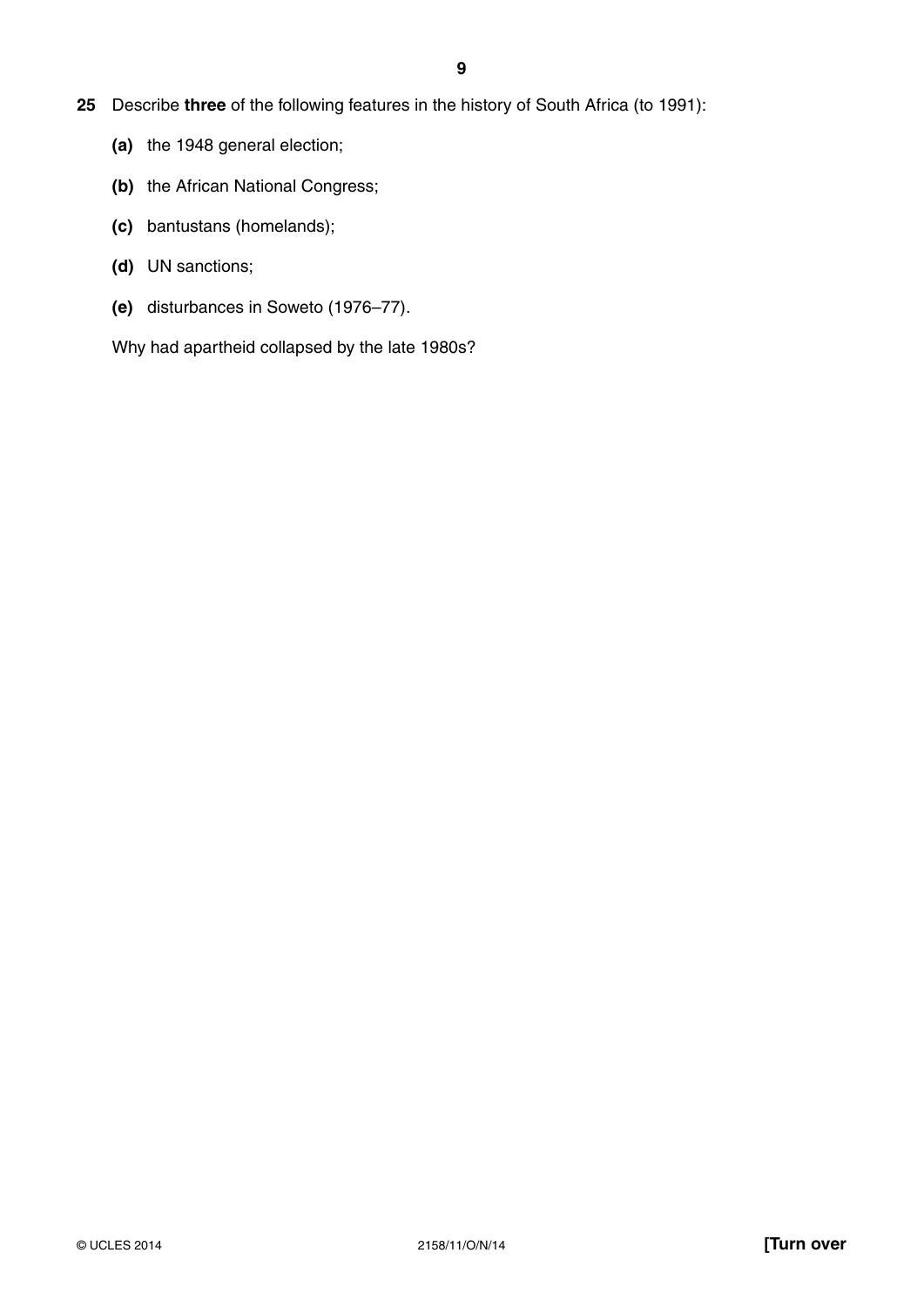#### **Section F**

**10**

#### **Asia**

**26** Give an account of the main events in the history of China from the death of Sun Yat-sen in 1925 to the completion of the Long March in 1935.

To what extent is it correct to suggest that, in the late 1930s, Mao Zedong developed 'a distinct Chinese form of communism'?

**27** Outline the history of Japan and its relations with other powers during the course of the 1930s.

How justified was the Japanese claim that since the end of the First World War Japan had been 'victimised' by other powers?

- **28** Describe **three** of the following features in the history of China during the years after the Second World War:
	- **(a)** the Chinese Civil War (1946–49);
	- **(b)** the agrarian reforms of the 1950s;
	- **(c)** the Nationalist government on Taiwan/Formosa;
	- **(d)** the Cultural Revolution (1965–68);
	- **(e)** the Tiananmen Square Massacre (1989).

How far is it true to say that by the end of the 1980s the Chinese government was no longer following communist policies?

**29** Outline the main ways in which opposition to British rule in India showed itself during the period 1919–32 and indicate the British response to this opposition.

To what extent is it true to say that later in the 1930s Britain 'prepared India for independence'?

- **30** Give an account of each of the following in the history of the Malay peninsula:
	- **(a)** the fighting against Japan in the Second World War;
	- **(b)** the fighting against communists after the Second World War;
	- **(c)** the creation of Malaysia (1963).

Why was Malaysia still a troubled country during the 1960s?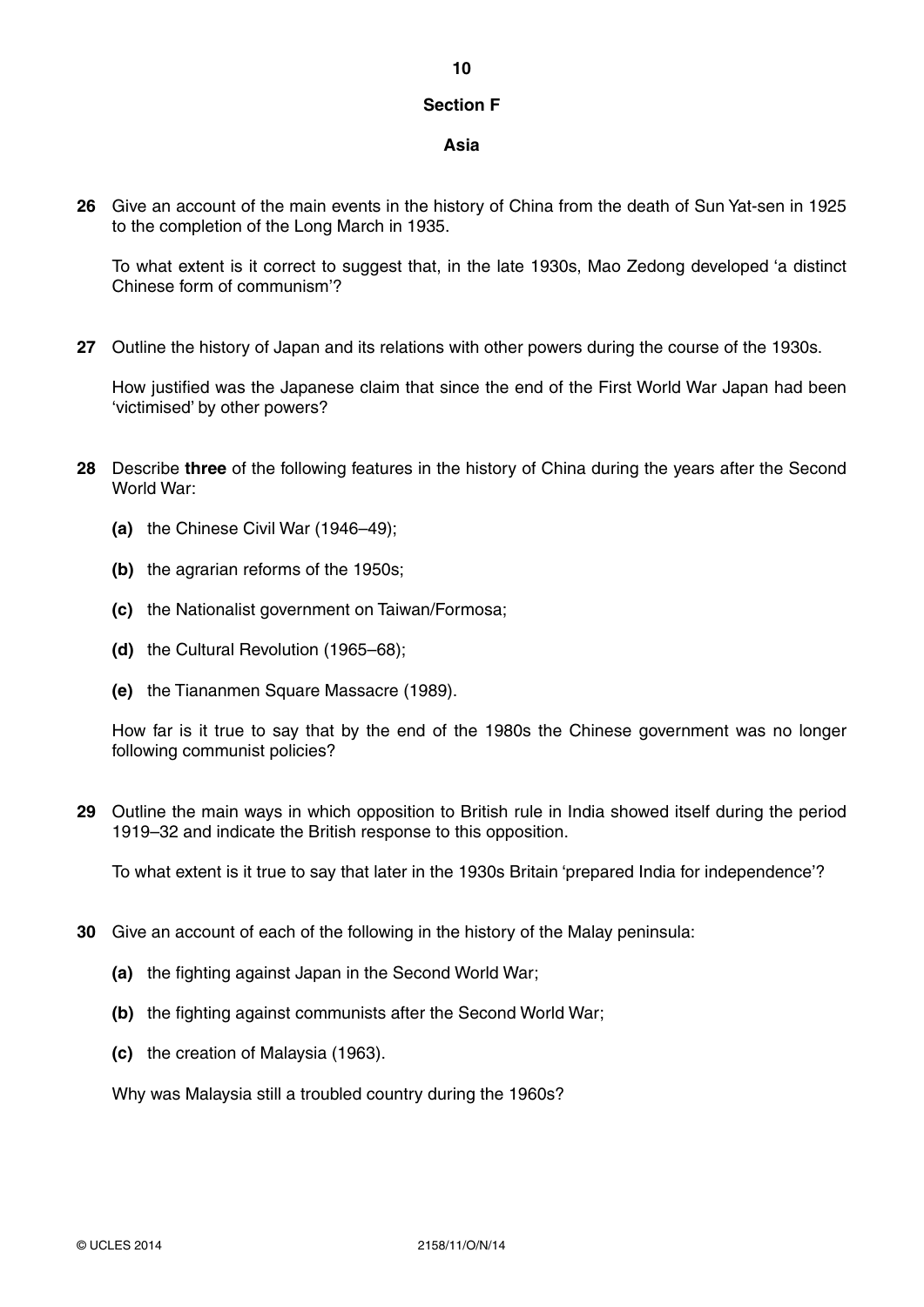## **BLANK PAGE**

**11**